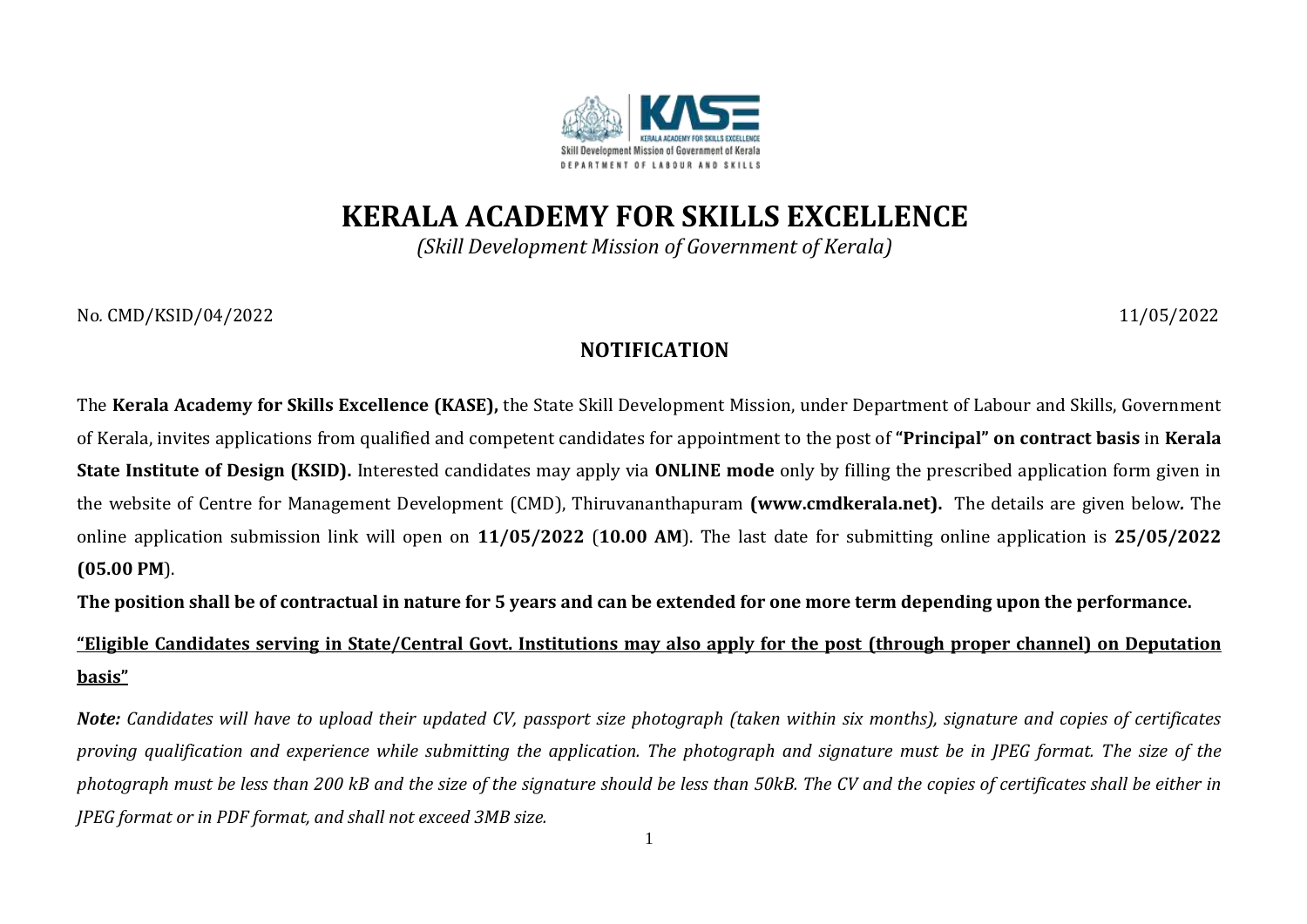## **DETAILS OF THE POST**

The details regarding the qualification and experience required, number of vacancies, upper age limit and remuneration are given in the table below.

| SI.<br>No. | <b>Post</b> | Qualification                                                                          | Experience#                         | <b>Upper Age Limit</b><br>(As on 01.05.2022) | Consolidated<br><b>Monthly</b><br>Remuneration |
|------------|-------------|----------------------------------------------------------------------------------------|-------------------------------------|----------------------------------------------|------------------------------------------------|
|            | Principal   | 1) Ph.D. degree and First class or equivalent   Minimum 15 years of experience         |                                     | 56 Years                                     | $Rs.1,44,200/-$                                |
|            |             | at either Bachelor's or Master's level in $\vert$ in teaching/research/industry,       |                                     |                                              | (Special allowance                             |
|            | Vacancy: 01 | Design/Architecture.                                                                   | out of which at least 3 years shall |                                              | of Rs.6,750/- per                              |
|            |             | At least two successful Ph.D. guided as $\vert$ be at the post equivalent to the<br>2) |                                     |                                              | month)                                         |
|            |             | Supervisor/Co-supervisor and minimum $ $ professor                                     |                                     |                                              |                                                |
|            |             | years research publication in SCI<br>8                                                 |                                     |                                              |                                                |
|            |             | Journals/UGC/AICTE approved list of                                                    |                                     |                                              |                                                |
|            |             | journals.                                                                              |                                     |                                              |                                                |

*# Only post qualification work experience of the candidate until 01.05.2022 will be considered.*

## *Note:*

- Candidates should apply through Online mode only.
- **Candidates applying on Deputation basis must upload the NOC obtained from the concerned institution.**
- It shall be noted that admittance to various stages of the recruitment will be provisional only, and will not confer any claim unless various other conditions of selection processes are satisfied. Detailed scrutiny of the applications/credentials will be conducted before interview/appointment. Any discrepancy found during the detailed scrutiny will result in the rejection of the candidature.
- KASE reserves the right to shortlist only a limited number of candidates for test/group discussion/interview, as the case may be for the post based on marks secured in their qualifying examination and/or years of relevant experience. The onus of proving the conversion from grade/CGPA to percentage of marks would rest with the candidate.
- Have a valid personal e-mail ID and mobile no., which should be kept active till the completion of this Recruitment Process. All official communication will be sent to the registered e-mail ID of the candidate.